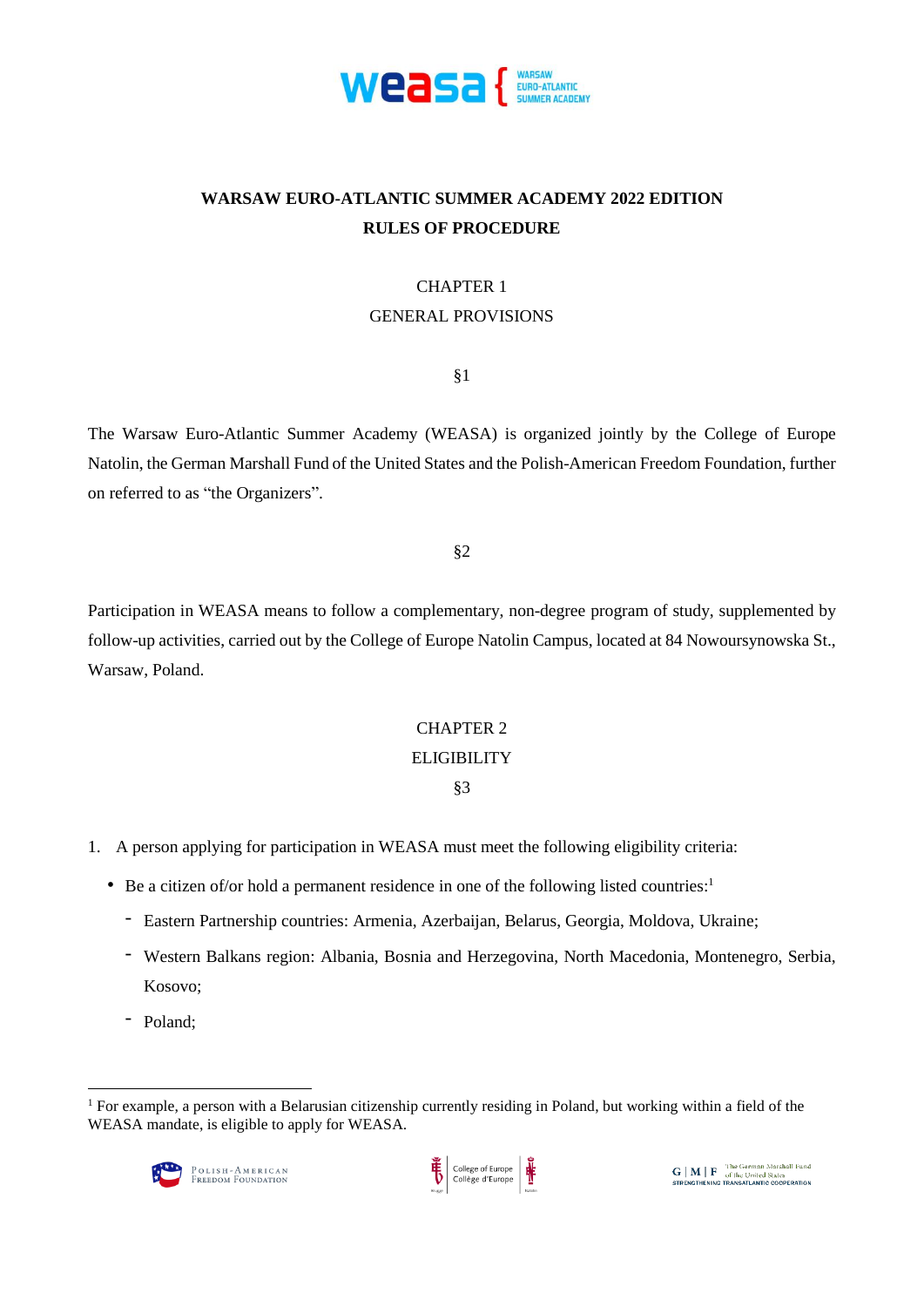

- Higher education (Master's degree or equivalent);
- Minimum five years of professional experience within a field of the WEASA mandate;
- English language proficiency required to effectively participate in the WEASA Programme.
- 2. WEASA is addressed to the individuals who are actively involved in professional and social fields, with significant academic, policy, non-governmental organization (NGO) or business achievements. Promising policy analysts, experts, advisers, civil servants, private sector/NGO professionals and journalists, dealing with European integration, state transformation processes, transatlantic cooperation, and the challenges of the digital age, are in the Organizers' area of interest.
- 3. If a person applying for participation in WEASA has more than one country of citizenship, they must hold a passport or other eligible travel document from the country listed in §1.1

#### §4

To apply to WEASA, the Candidate shall comply with the requirements specified in the present Rules of Procedure by submitting the following documents:

• A duly filled in application form (accessible at [www.weasa.org\)](http://www.weasa.org/), including a cover letter in English describing the Candidate's background and reasons for application.

#### §5

- 1. The closing deadline for submitting applications is the 15th of May 2022, 23:59pm (GMT+1). This may be prolonged at the discretion of the Organizers, who are hereby obliged to inform applicants of any occurring changes via the WEASA website [\(www.weasa.org\)](http://www.weasa.org/).
- 2. The recruitment process will start with the reviewing of applications to WEASA. Applications not complying with the requirements listed in the present Rules of Procedure will not be considered. Eligible applicants will be evaluated by the Selection Committee appointed by the organizing institutions: The College of Europe Natolin Campus; the German Marshall Fund of the United States; and the Polish-American Freedom Foundation.

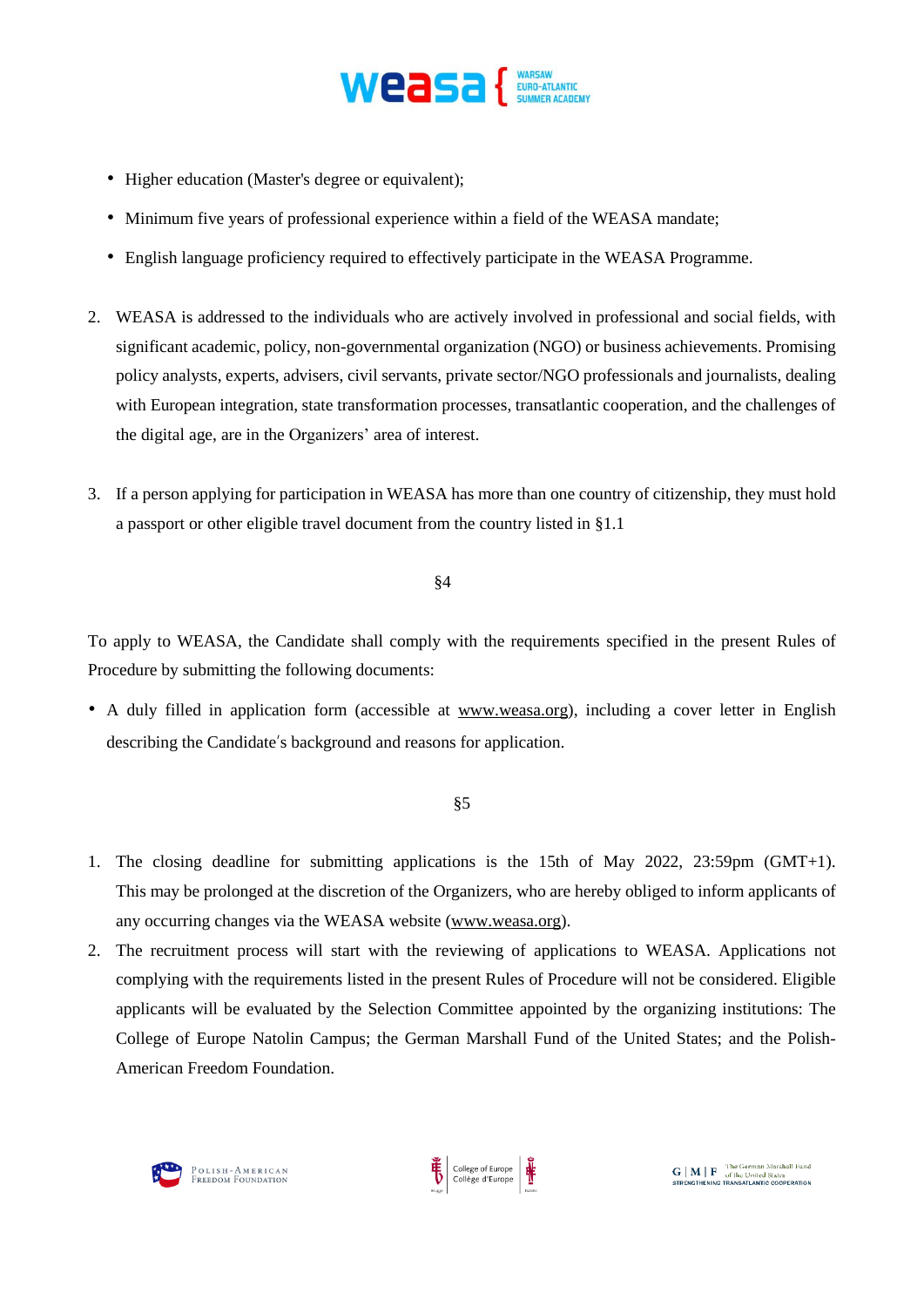

3. Successful Candidates shall be admitted to the WEASA 2022 edition following the decision of the Selection Committee.

§6

The Organizers shall inform the Candidate about being accepted to WEASA following their collective approval described in §5.2 without delay. The Organizers are not obliged to inform the Candidates about the reasons for an unsuccessful result of application.

§7

A person admitted to WEASA will be required to sign the "Participant Declaration" of the Natolin Campus upon their arrival.

§8

In accordance with Article 13 Sections 1 and 2 of the Regulation (EU) 2016/679 of the European Parliament and of the Council of 27 April 2016 on the protection of natural persons with regard to the processing of personal data and on the free movement of such data, and repealing Directive 95/46/EC (General Data Protection Regulation), hereinafter referred to as GDPR, we are informing you that: The joint controllers of the personal data of Candidates and Participants of the WEASA Programme (henceforth: Programme), who jointly determine the purposes and means of data processing (henceforth: "Personal Data"), are:

- a) The College of Europe with its seat in Warsaw (02-797), at ul. Nowoursynowska 84, the controller has appointed a Data Protection Officer to supervise the correctness of the processing of personal data, who can be contacted via email address: [iodo.pl@coleurope.eu](mailto:iodo.pl@coleurope.eu)
- b) The Polish-American Freedom Foundation, whose main office is located at 410 Park Avenue, 15th Floor, New York, NY 10022 USA,
- c) The German Marshall Fund of the United States- A Memorial of the Marshall Plan, headquartered in Washington DC at 1744 R Street NW with its registered office in Warsaw at 1 Plac Dabrowskiego.

For more information on the principles for processing personal data, please see Annex 1. The College of Europe will process your personal data for marketing purposes if you have consented to receive emails from us for this purpose.



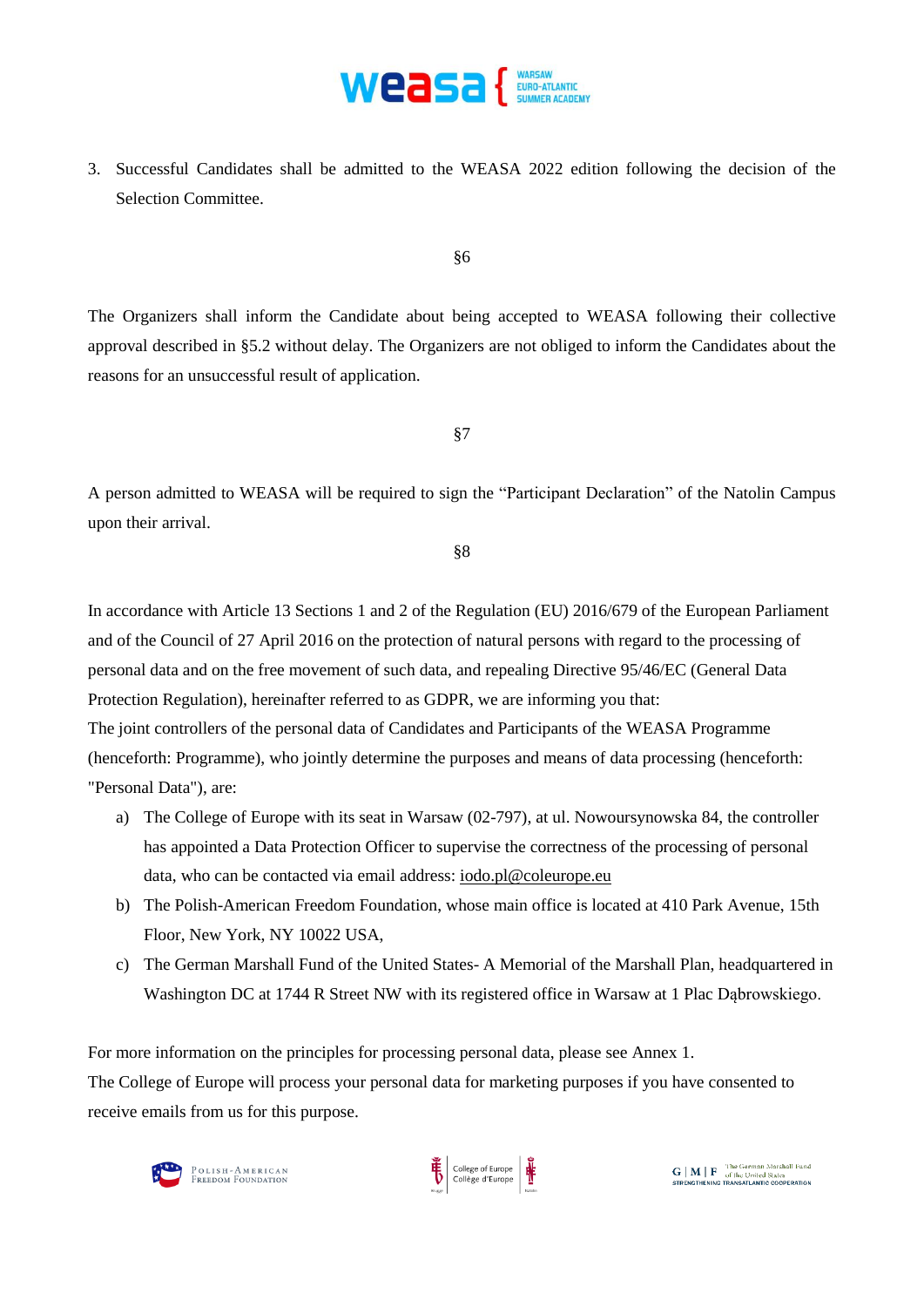

For more information on the principles for processing personal data for marketing purposes, please see Annex 2.

# CHAPTER 3 OBLIGATIONS OF PARTICIPANTS

# §9

The Participant of WEASA shall:

- Comply with the present Rules of Procedure;
- Stay in the Republic of Poland during the whole period of WEASA 2022 edition;
- Comply with the program of stay;
- Pursue the agreed educational program and attend all sessions of WEASA 2022;
- Participate in integration and cultural events organized under WEASA;
- Once fully completing the WEASA program, the Participant will be graduated to alumnus status and be allowed and encouraged to take part in all alumni activities and networking programs.

#### §10

1. The Participant shall fill out the evaluation surveys and other documents during participation in WEASA and after its conclusion, if required.

2. The Participant is required to provide data on date of birth and gender during registration. Due to the way the project is financed and accounted for, this data is necessary for statistical reporting purposes.

#### §11

Misrepresentation, incomplete or false information indicated in the application form or in the "Participant Declaration", non-compliance with the Programme, acts to the detriment of WEASA, breaking the law in the

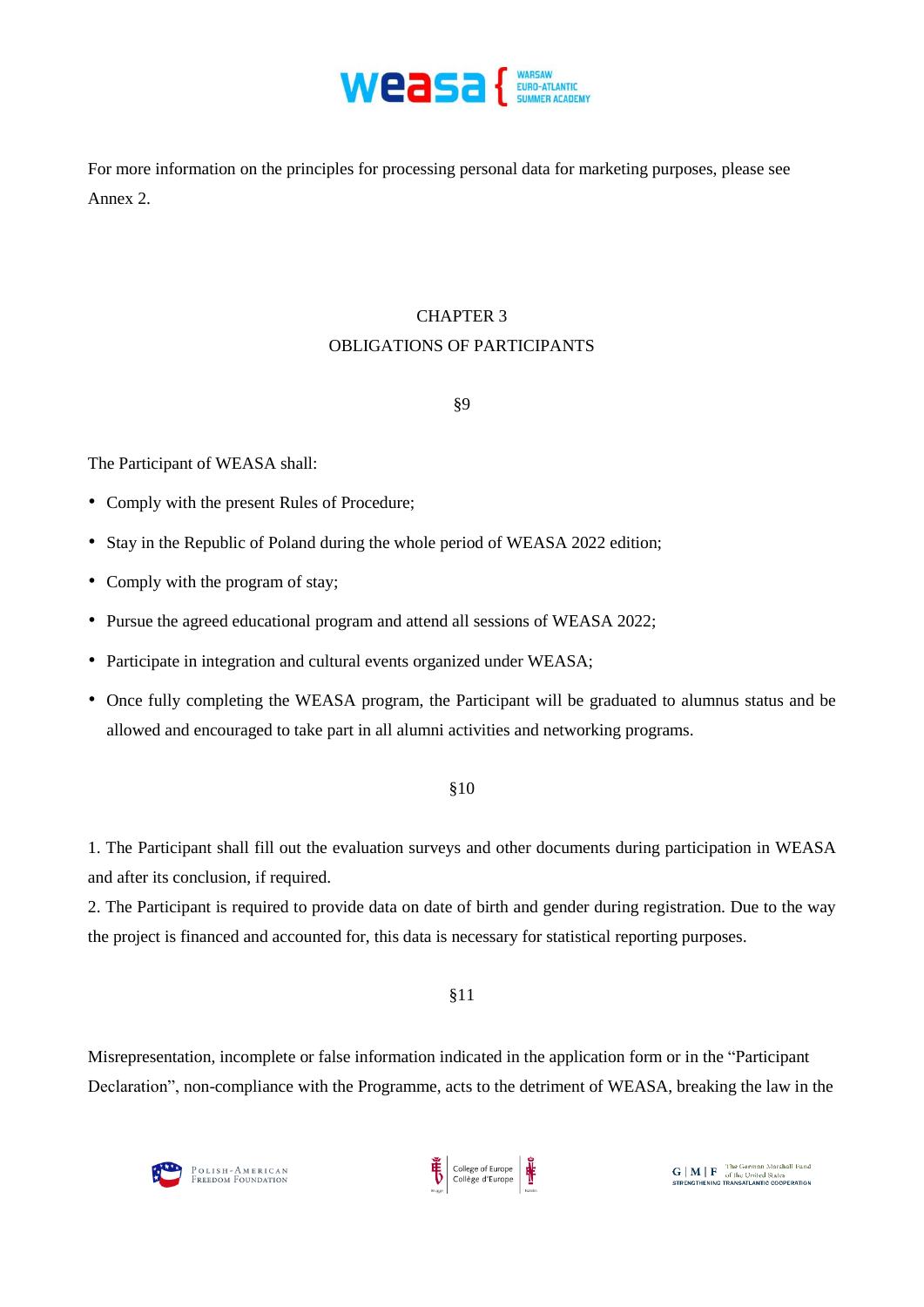

Republic of Poland, and/or any other acts that might harm or hinder other WEASA Participants or nonparticipants alike, may serve as the basis for expelling the Participant from WEASA with immediate effect.

§12

No person(s) other than Participant is allowed to be accommodated at the College of Europe Natolin Campus. Participants failing to comply with this requirement will be subject to the procedures described in § 11 above.

§13

The Candidate admitted shall immediately inform the WEASA coordinator about any changes in their data submitted in the application form.

# CHAPTER 4 OBLIGATIONS OF THE ORGANIZERS

### §14

The Organizers shall:

- Organize the Participant's academic and educational activities according to the Programme;
- Monitor the Participant's progress and evaluate the completion of the educational and academic program;
- Inform the Participants on any relevant changes to WEASA agenda, also via the WEASA website;
- Provide additional support and engage with the Participant after completion of WEASA via the alumni networking platform and activities.

# §15

The commitments of the Organizers towards the Participant include:

 Coverage of the Participant's accommodation costs in a single room in the academic residence at the Natolin Campus of the College of Europe in Warsaw during the WEASA 2022 edition;



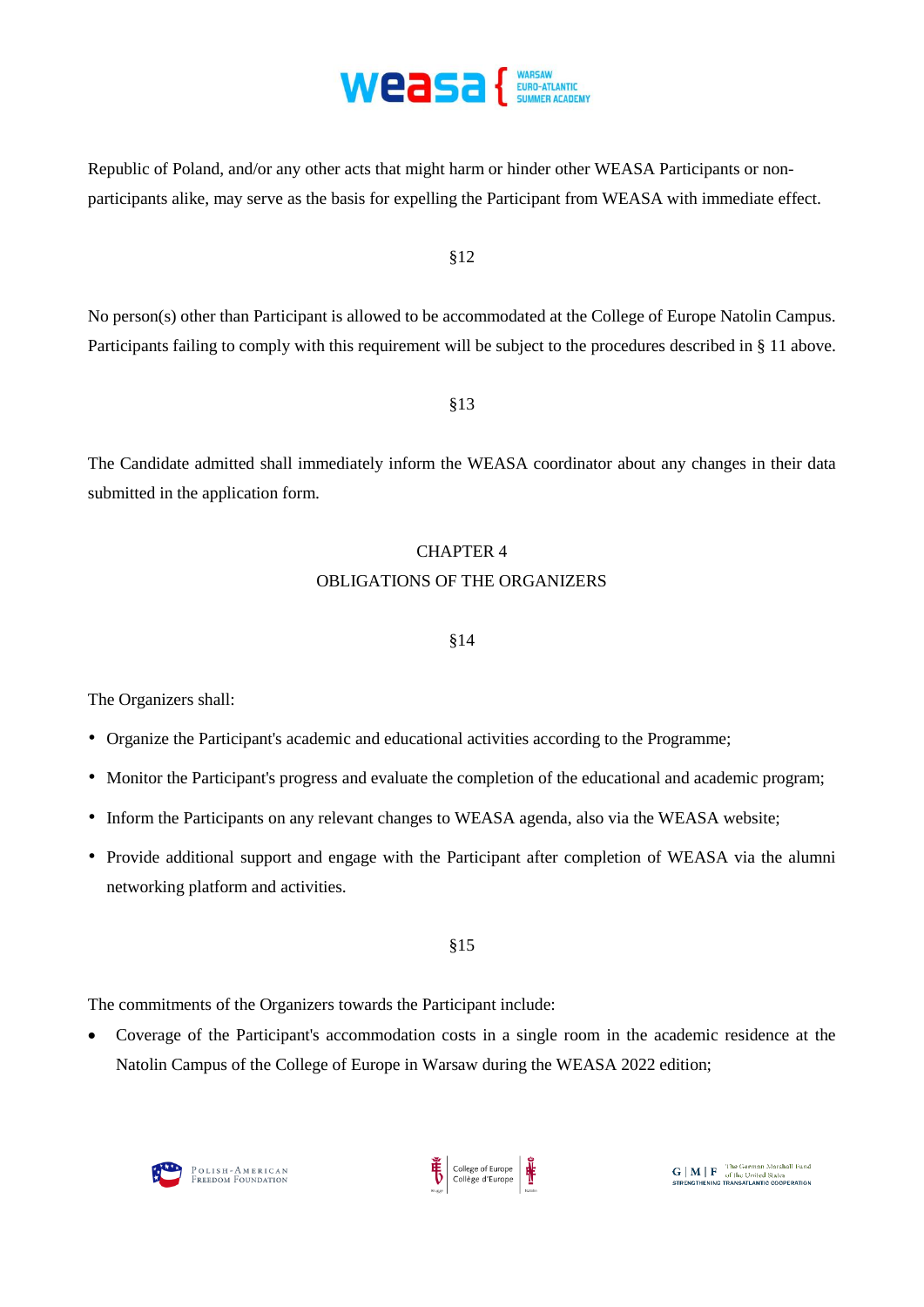

- Coverage of the Participant's meals served in the canteen of the Natolin Campus of the College of Europe in Warsaw during the period of WEASA 2022 implementation;
- Reimburse roundtrip transportation tickets up to 330 EUR (Three hundred thirty Euros) from the Participant's country of origin to the Republic of Poland;
- Coverage of all costs related to the implementation of the 2022 WEASA Programme (speakers' fees, education sessions, forums, training materials, etc.).

§16

WEASA Participants, fulfilling the obligations listed in Chapter 3 hereof, shall be awarded with a certificate confirming their successful completion of WEASA 2022 edition.

# CHAPTER 5 FINAL PROVISIONS

# §17

Any amendments to the present Rules of Procedure require a written form, otherwise they shall be considered null and void. The Organizers shall publish the information about any adopted amendments to the present Rules of Procedure on the website [www.weasa.org](http://www.weasa.org/) without delay.



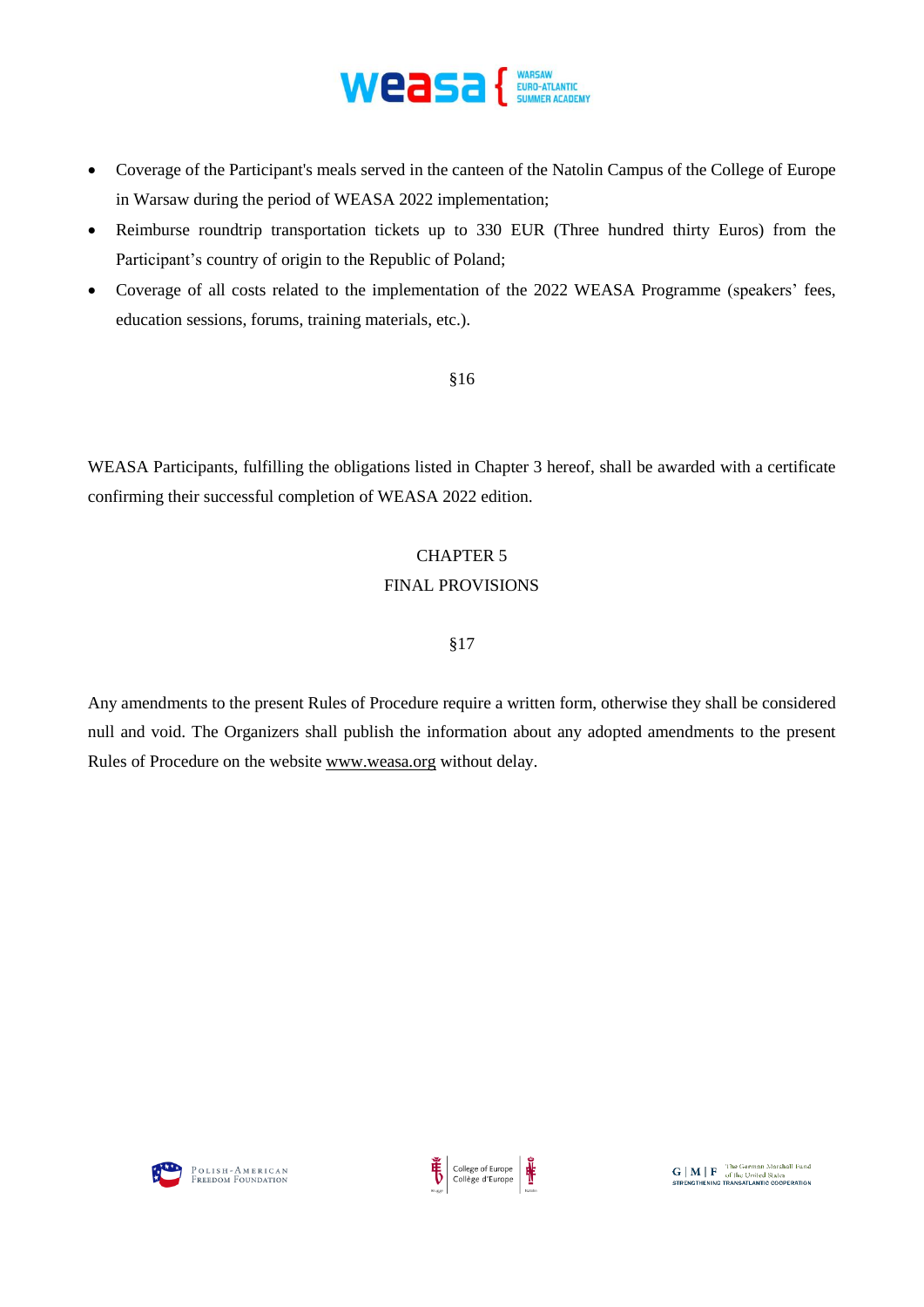

## **Information on data processing in the framework of the WEASA Programme (Annex 1)**

### **1. Data controller**

The joint controllers of the personal data of Candidates and Participants of the WEASA Programme (from now on: Programme), who jointly determine the purposes and means of data processing (from now on: "Personal Data"), are:

- a) The College of Europe with its seat in Warsaw (02-797), at ul. Nowoursynowska 84, the controller has appointed a Data Protection Officer to supervise the correctness of the processing of personal data, who can be contacted via email address: [iodo.pl@coleurope.eu](mailto:iodo.pl@coleurope.eu)
- b) The Polish-American Freedom Foundation, whose main office is located at 410 Park Avenue, 15th Floor, New York, NY 10022 USA,
- c) The German Marshall Fund of the United States A Memorial of the Marshall Plan, headquartered in Washington DC at 1744 R Street NW with its registered office in Warsaw at 1 Plac Dabrowskiego.

The entities mentioned above will be collectively referred to as "Joint Controllers" in the following. Personal Data will be processed by EU Regulation 2016/679 of 27 April 2016. (General Data Protection Regulation), from now on referred to as "RODO". By way of joint arrangements, the Joint Controllers have agreed on the extent of their responsibility regarding fulfilling their obligations under the RODO. The main content of these arrangements is available by contacting the Joint Administrators, as described in para. 7.

# **2. Purposes and legal basis of processing Personal Data**

Personal Data will be processed for:

- a) the organisation and implementation of the Programme, including the receipt and verification of recruitment applications,
- b) to inform the Candidate about their admission to the Programme,
- c) accommodation, catering arrangements,
- d) accounting and bookkeeping, including, among other things, the settlement of the travel cost reimbursement, benefiting from the personal exemption from personal income tax under Article 21 para. 1 point 16 letter b) of the PIT Act (due to meeting the conditions of Article 21 par. 13 point 1 of the PIT Act),
- e) issue of diplomas/certificates related to the participation in the Programme,
- f) conducting communication-related to participation in the Programme,
- g) acquisition and accounting of funding,



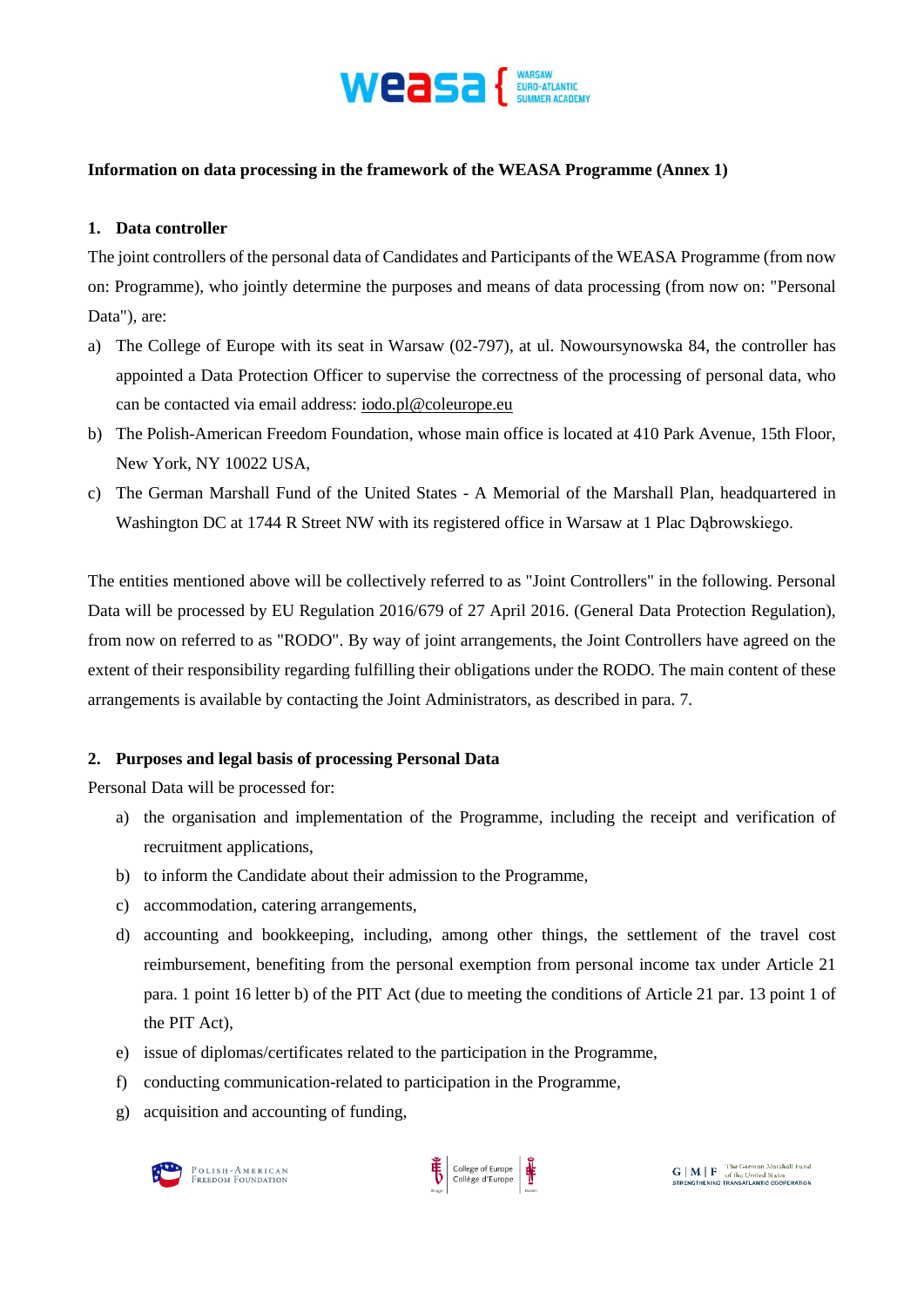

- h) statistics,
- i) identification of, legal redress or defence against claims.

The legal basis for data processing is:

- a) to comply with legal obligations under accounting and tax legislation;
- b) necessity for the performance of the contract with the Participant or for taking action before agreeing with the Candidate;
- c) legitimate interest running the Programme, among other things, accepting applications, processing applications, communicating with Participants regarding their participation in the Programme, and handling complaints and related claims.

### **3. Recipients of Personal Data**

Access to Personal Data may be granted to authorised employees of the Joint Administrators, as well as to service providers and their authorised employees in connection with the organisation and implementation of the Programme, to whom, by means of a contract, have been entrusted with the processing of Personal Data for the services mentioned above.

The Participants' data may be disclosed to the Centrum Europejskie Natolin Foundation staff to admit the Participants to the premises.

Personal data access is provided only to persons whose access is justified due to the tasks and services performed. All persons authorised to process Personal Data are obliged to maintain the confidentiality of the data and protect them against disclosure to unauthorised persons.

Because the Joint Controller of your data is an entity based in in the United States, we inform you that there will be a transfer of data to a third country, i.e. the USA, for which the Commission has not found adequate protection. The data transfer is based on Article 49 para. 1(b) RODO - necessary for the performance of the contract between the Participant and the Co-Processor (which is the co-organiser of the Programme, thus a party to the contract) or for the implementation of pre-contractual measures taken at the request of the data subject.

#### **4. Storage period of Personal Data**

Personal data of Candidates who are not accepted to the Programme will be kept for three months after the recruitment ends. Personal data of Participants will be stored for the duration of the Programme (including the complaint procedure) and then for another six months after its completion. Personal data of Participants who received reimbursement for travel expenses will be stored additionally for the period required by the applicable



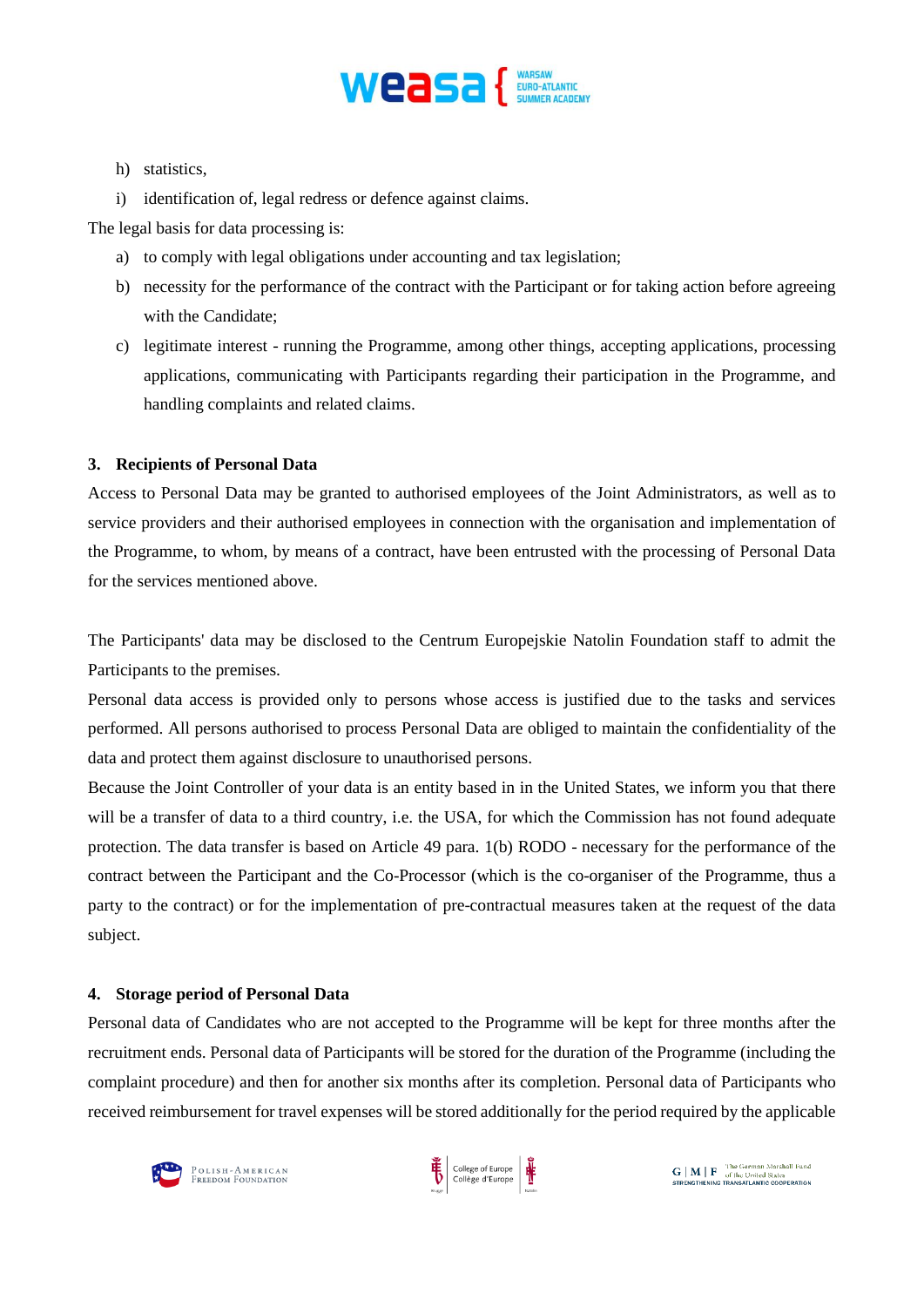

law for tax and reporting purposes, i.e. five years from the end of the calendar year in which the payment was made.

When a person makes a claim, the period for storing and processing their data may be extended if this is necessary for the handling of the claim and possible defence against such a claim. Personal data of Participants is processed for statistical purposes only and will be processed for a period of three months after the end of the Programme.

### **5. Principles of Personal Data Collection**

The provision of Personal Data by the Candidate or Participant is voluntary but necessary to participate in the Programme. The consequence of failing to provide personal data will result in exclusion of the Candidate/Participant from participation in the Programme.

# **6. Rights related to the processing of Personal Data**

The data subject may exercise the following rights:

- a) The right to request access to their Personal Data and to be informed of its processing, and if it is inaccurate, they have the right to request its rectification (under Articles 15 and 16 of the RODO),
- b) the right to request the restriction of data processing in the situations and on the terms indicated in Article 18 RODO (the data subject may request the restriction of the processing of their data for the period for which their accuracy is verified or until their objection to the processing is examined. The data subject shall also have the right in situations when, in their opinion, the processing of their data is unlawful, but they do not want the data to be deleted immediately, or in case the data are needed by the data subject for a period extending beyond the period assumed for the processing to identify or defend their claims),
- c) the right to request erasure under Article 17 of the RODO ("right to be forgotten"),
- d) the right to object at any time to the processing of Personal Data on grounds relating to a particular situation, where the data are processed in the exercise of the legitimate interests referred to in point 2 (under Article 21(1) of the RODO),
- e) the right to data portability.

# **7. Contact details**

The rights referred to above may be exercised by the Participant by contacting the e-mail address [odo@coleurope.eu](mailto:odo@coleurope.eu) or by post at the address of the College of Europe: ul. Nowoursynowska 84, 02-797 Warsaw with the annotation "Personal Data".



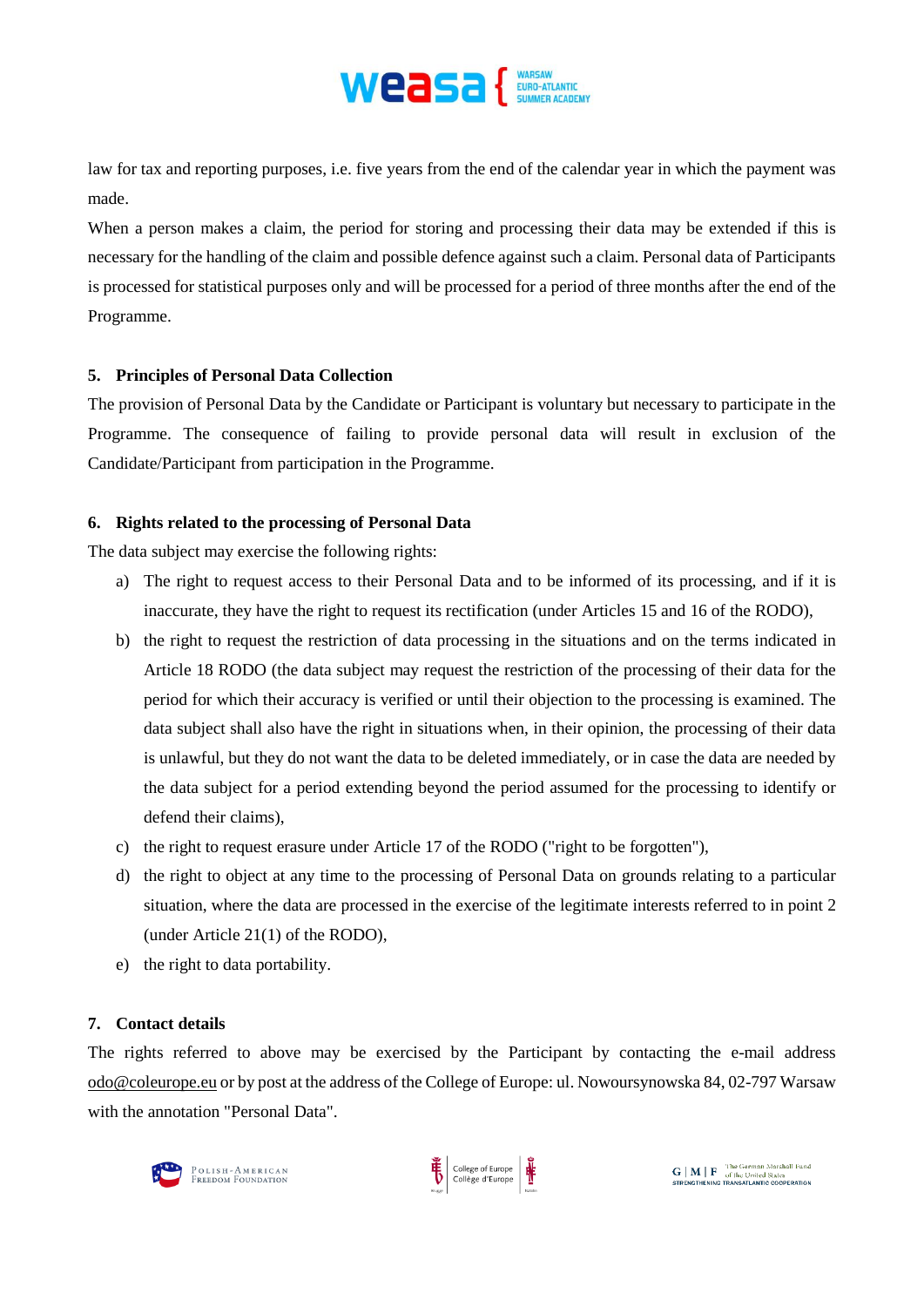

In the exercise of their rights, a person who has made a request or demand for the processing of their Personal Data may be asked to answer several questions to verify their identity.

In addition, the Data Subject has the right to a grievance procedure about the processing of their Personal Data to the President of the Office for Personal Data Protection (address: ul. Stawki 2, 00-193 Warsaw).

## **8. Website of the Promotion**

A website is maintained for the Programme at <https://www.weasa.org/>

Data processing principles related to the operation and use of this website are set out in a separate section entitled. "Privacy Policy" [\(https://www.weasa.org/privacy-policy](https://www.weasa.org/privacy-policy) )